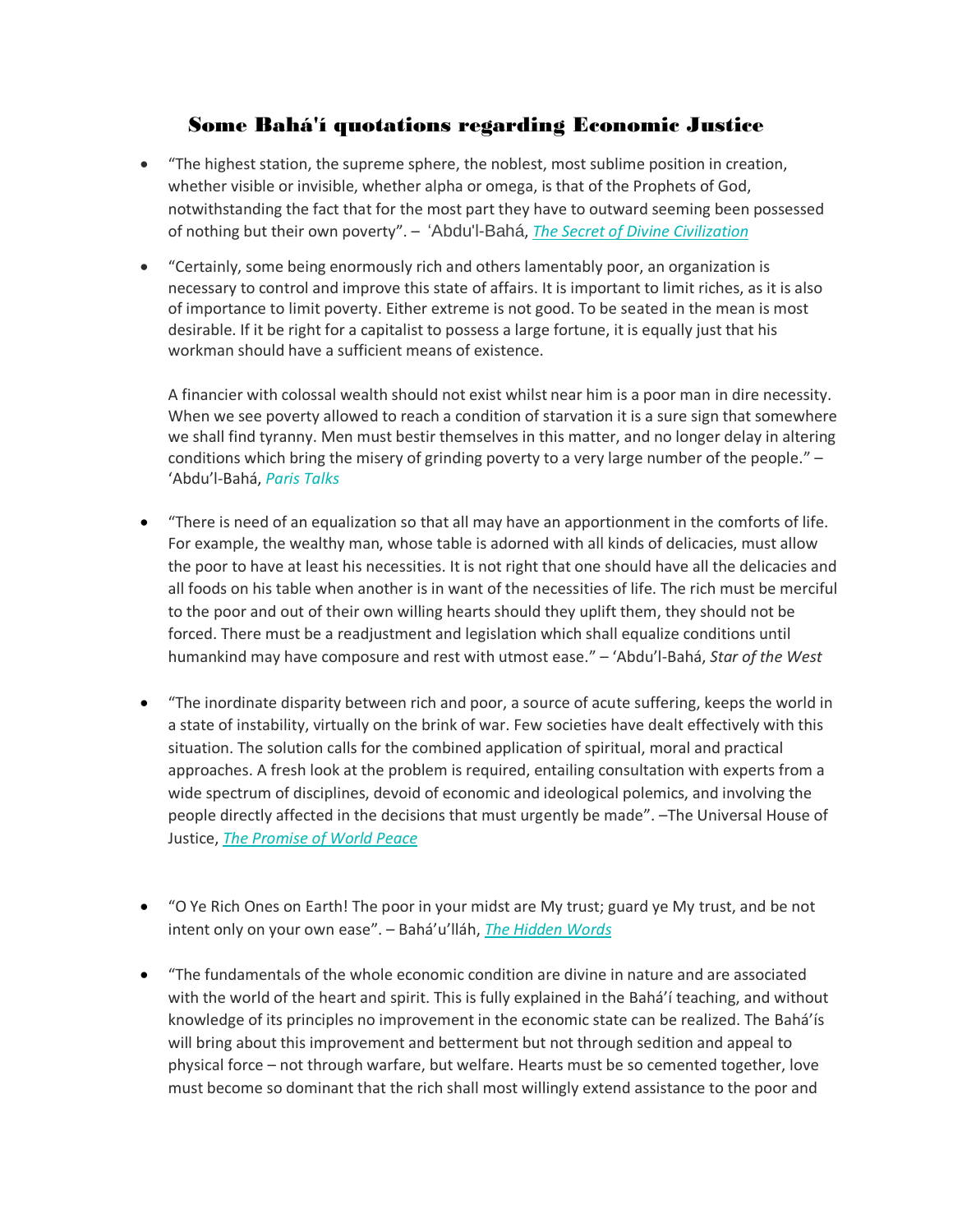take steps to establish these economic adjustments permanently. If it is accomplished in this way, it will be most praiseworthy because then it will be for the sake of God and in the pathway of His service". – ʻAbdu'l-Bahá, *The [Promulgation](https://reference.bahai.org/en/t/ab/PUP/pup-84.html) of Universal Peace*

• "We see amongst us men who are overburdened with riches on the one hand, and on the other those unfortunate ones who starve with nothing; those who possess several stately palaces, and those who have not where to lay their head. Some we find with numerous courses of costly and dainty food; whilst others can scarce find sufficient crusts to keep them alive. Whilst some are clothed in velvets, furs and fine linen, others have insufficient, poor and thin garments with which to protect them from the cold.

This condition of affairs is wrong, and must be remedied. Now the remedy must be carefully undertaken. It cannot be done by bringing to pass absolute equality between men ….

Certainly, some being enormously rich and others lamentably poor, an organization is necessary to control and improve this state of affairs. It is important to limit riches, as it is also of importance to limit poverty. Either extreme is not good. To be seated in the mean is most desirable. If it be right for a capitalist to possess a large fortune, it is equally just that his workman should have a sufficient means of existence ….

There must be special laws made, dealing with these extremes of riches and of want. The members of the Government should consider the laws of God when they are framing plans for the ruling of the people. The general rights of mankind must be guarded and preserved". – *[Paris](http://reference.bahai.org/en/t/ab/PT/pt-47.html) [Talks](http://reference.bahai.org/en/t/ab/PT/pt-47.html)*, p. 153.

- "O MY SERVANT! The best of men are they that earn a livelihood by their calling and spend upon themselves and upon their kindred for the love of God, the Lord of all worlds." - Bahá'u'lláh, *The [Hidden](https://reference.bahai.org/en/t/b/HW/hw-127.html) Words*
- "Man reacheth perfection through good deeds, voluntarily performed, not through good deeds the doing of which was forced upon him. And sharing is a personally chosen righteous act: that is, the rich should extend assistance to the poor, they should expend their substance for the poor, but of their own free will, and not because the poor have gained this end by force. For the harvest of force is turmoil and the ruin of the social order. On the other hand voluntary sharing, the freely-chosen expending of one's substance, leadeth to society's comfort and peace. It lighteth up the world; it bestoweth honor upon humankind". – ʻAbdu'l-Bahá, *[Selections](http://reference.bahai.org/en/t/ab/SAB/sab-80.html) from the [Writings](http://reference.bahai.org/en/t/ab/SAB/sab-80.html) of ʻAbdu'l-Bahá*, p. 115.
- "Wealth is praiseworthy in the highest degree, if it is acquired by an individual's own efforts and the grace of God, in commerce, agriculture, art and industry, and if it be expended for philanthropic purposes. Above all, if a judicious and resourceful individual should initiate measures which would universally enrich the masses of the people, there could be no undertaking greater than this, and it would rank in the sight of God as the supreme achievement, for such a benefactor would supply the needs and insure the comfort and wellbeing of a great multitude. Wealth is most commendable, provided the entire population is